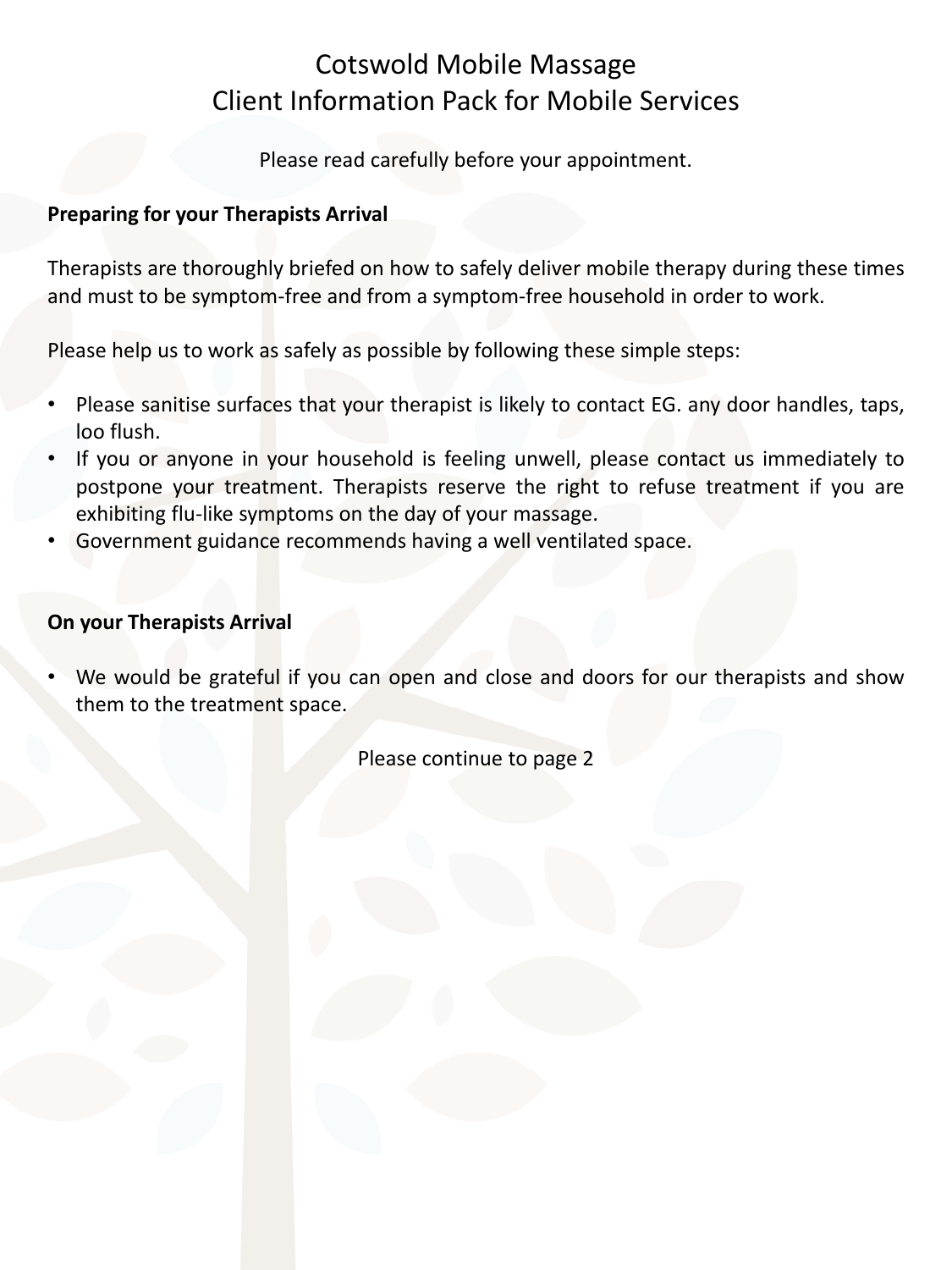## Cotswold Mobile Massage, Client Information Pack

Page 2

### **Setting up the Treatment Space**

- Whilst the therapist sets up their table we ask that you take a moment to wash your hands.
- Once the therapist has finished setting up, they will ask to wash their hands too. They will have their own wash bag including soap and disposable hand towels.

### **QR Code**

• You will have the opportunity to scan our QR code for the NHS track and trace app, if you would like to do so.

### **During your Treatment**

Masks are no longer a requirement although you may continue to wear one if you feel more comfortable.

### **After your Treatment**

- We strongly advise sanitising any surfaces after your therapist has left door handles, taps etc. that your therapist has come into contact with during their visit
- It's also advised by our professional association to ventilate the space afterwards.

Please continue to page 3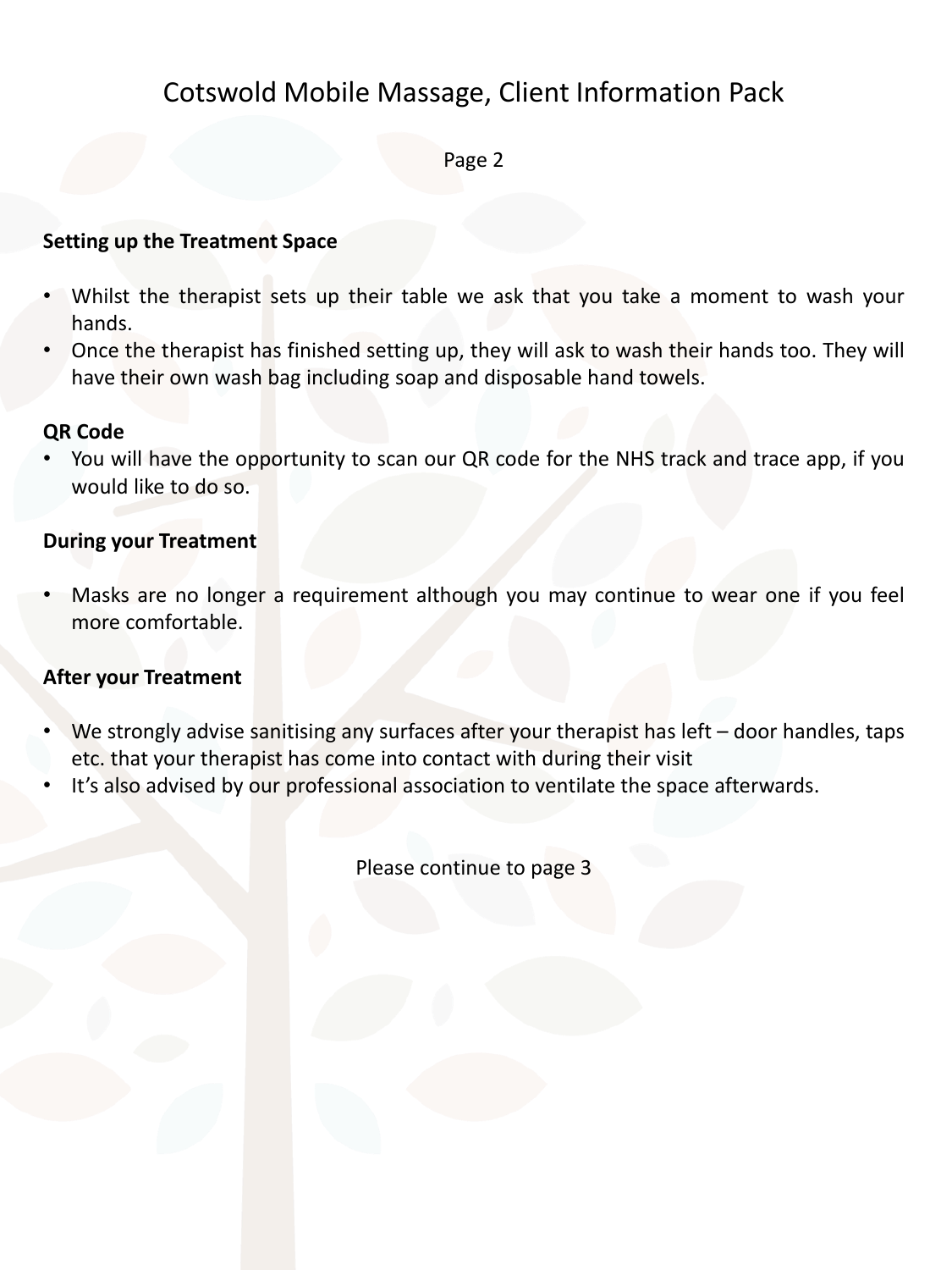## Cotswold Mobile Massage, Client Information Pack

### Page 3

PPE requirements change regularly so we will update you should this change before your booking.

### **Required for you**

Masks are no longer a requirement although you may continue to wear one if you feel more comfortable.

### **Pregnant Clients:**

Our pregnancy treatments take place with the client lying in a side-lying position on the massage table. It is recommended that pregnant clients continue to wear face coverings for their own protection. If you have any pregnancy pillows or bolsters to support your hips during the treatment please let us know as it will require bringing less equipment into your home.

#### **Required for the therapist**

We are no longer required to wear a mask, but if you would prefer your therapist to wear a mask/visor then this can be accommodated upon your request.

#### **Cleanliness and Disinfection Procedures**

We want to reassure you that we are following strict hygiene and cleaning protocols inline with government advice and advice from our professional associations.